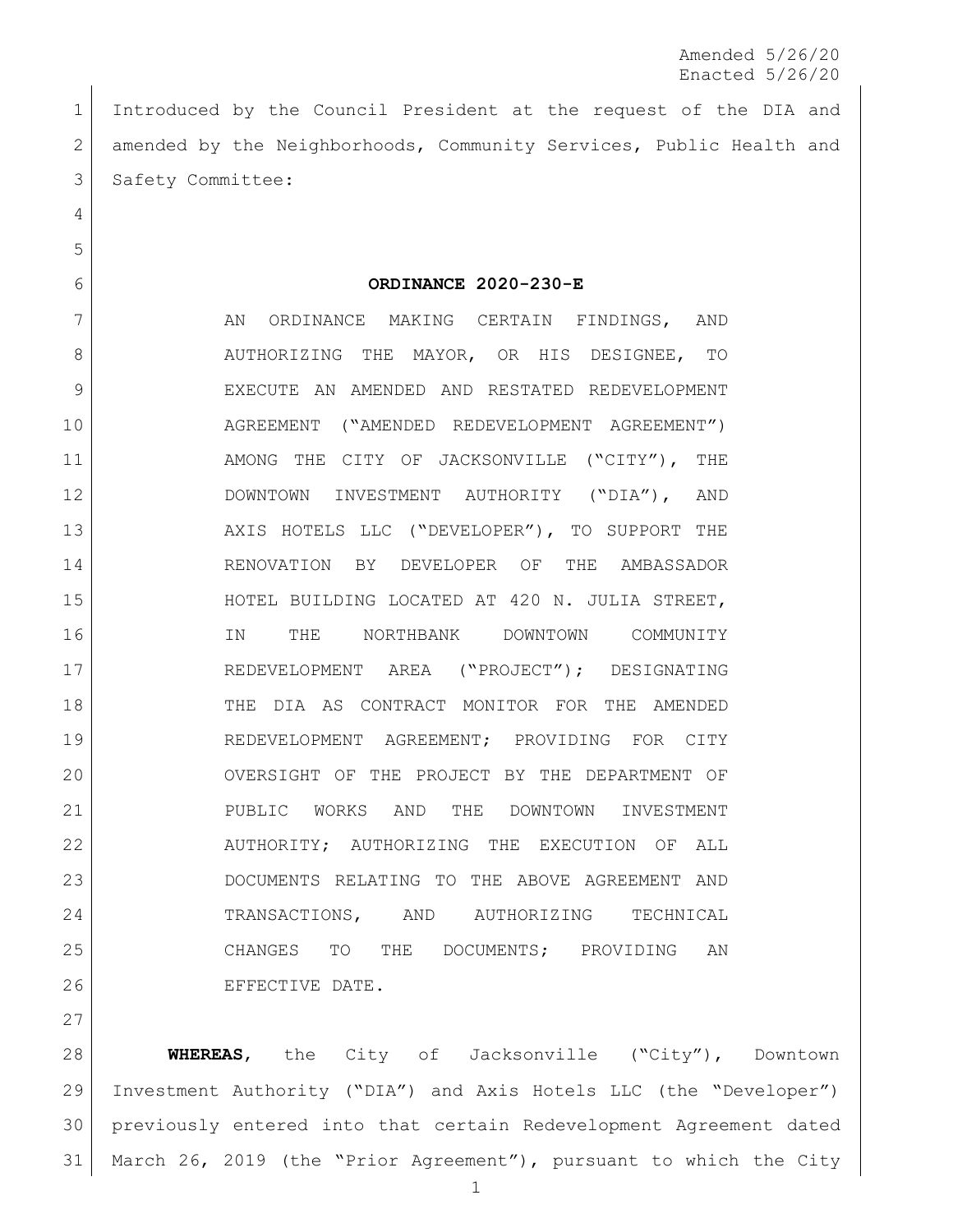and DIA, as applicable, were to provide a \$1,500,000 Historic 2 Preservation Trust Fund Grant and an up to \$4,900,000 REV Grant to the Developer upon the substantial completion of the renovation of the Ambassador Hotel Building and construction of approximately 220 units of multi-family market rate housing; and

 **WHEREAS**, subsequent to the Effective Date of the Prior Agreement, Developer has recently purchased an additional parcel of 8 | land near the Project Parcel (as defined in the Prior Agreement), and the Developer's development plans for the new parcel impact the timing and construction of the Residential Improvements and structured parking facility, each as described in the Prior 12 Agreement; and

 **WHEREAS**, the anticipated development on the new parcel by Developer will impact the parking and residential components under the Prior Agreement, and the parties wish to proceed with renovation of the Ambassador Hotel Building so as not to delay the 17 | overall construction schedule; and

 **WHEREAS**, The parties desire to amend and restate the Prior Agreement in its entirety on the terms and conditions set forth in the Amended and Restated Agreement placed **On File** with the Legislative Services Division to amend the scope of the Project to: (i) exclude the construction of the approximately 220 units of multifamily market rate housing and structured parking facility; (ii) remove the obligation of the DIA to provide a \$4,900,000 REV Grant related to the same; and (iii) implement those other terms 26 and conditions as set forth herein; and

 **WHEREAS,** the Project is consistent with the DIA BID Plan, and furthers Redevelopment Goal 1 (Reinforce Downtown as the City's unique epicenter for business, history, culture, education and entertainment); and

**WHEREAS**, on September 19, 2018, the DIA approved a resolution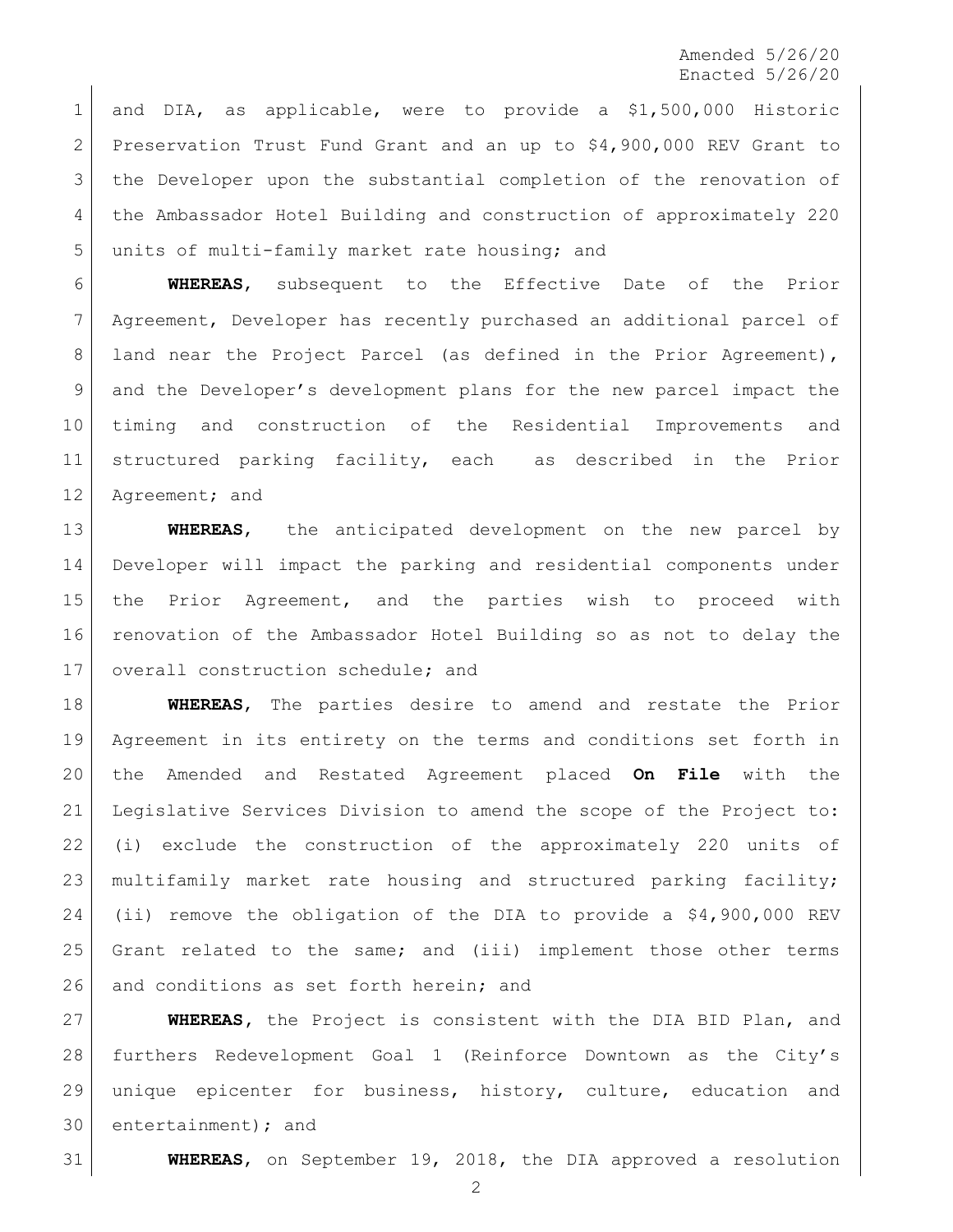to enter into the Redevelopment Agreement, and on December 19, 2 2019, the DIA approved a resolution to enter into the Amended Redevelopment Agreement (the "Resolutions"), said Resolutions being attached hereto as **Exhibit 1;** and

 **WHEREAS**, it has been determined to be in the interest of the City to enter into the Amended Redevelopment Agreement and approve of and adopt the matters set forth in this Ordinance; now, 8 therefore,

**BE IT ORDAINED** by the Council of the City of Jacksonville:

 **Section 1. Amended and Restated Redevelopment Agreement Approved.** The Mayor (or his authorized designee) and the Corporation Secretary are hereby authorized to execute and deliver the Amended and Restated Redevelopment Agreement (the "Amended Redevelopment Agreement") substantially in the form placed **On File** with the Legislative Services Division (with such "technical" changes as herein authorized), for the purpose of implementing the recommendations of the DIA as further described in the Amended 18 Redevelopment Agreement.

 The Amended Redevelopment Agreement may include such additions, deletions and changes as may be reasonable, necessary and incidental for carrying out the purposes thereof, as may be acceptable to the Mayor, or his designee, with such inclusion and acceptance being evidenced by execution of the Amended Redevelopment Agreement by the Mayor or his designee. No modification to the Amended Redevelopment Agreement may increase the financial obligations or the liability of the City or DIA and any such modification shall be technical only and shall be subject to appropriate legal review and approval of the General Counsel, or his or her designee, and all other appropriate action required by law. "Technical" is herein defined as including, but not limited to, 31 changes in legal descriptions and surveys, descriptions of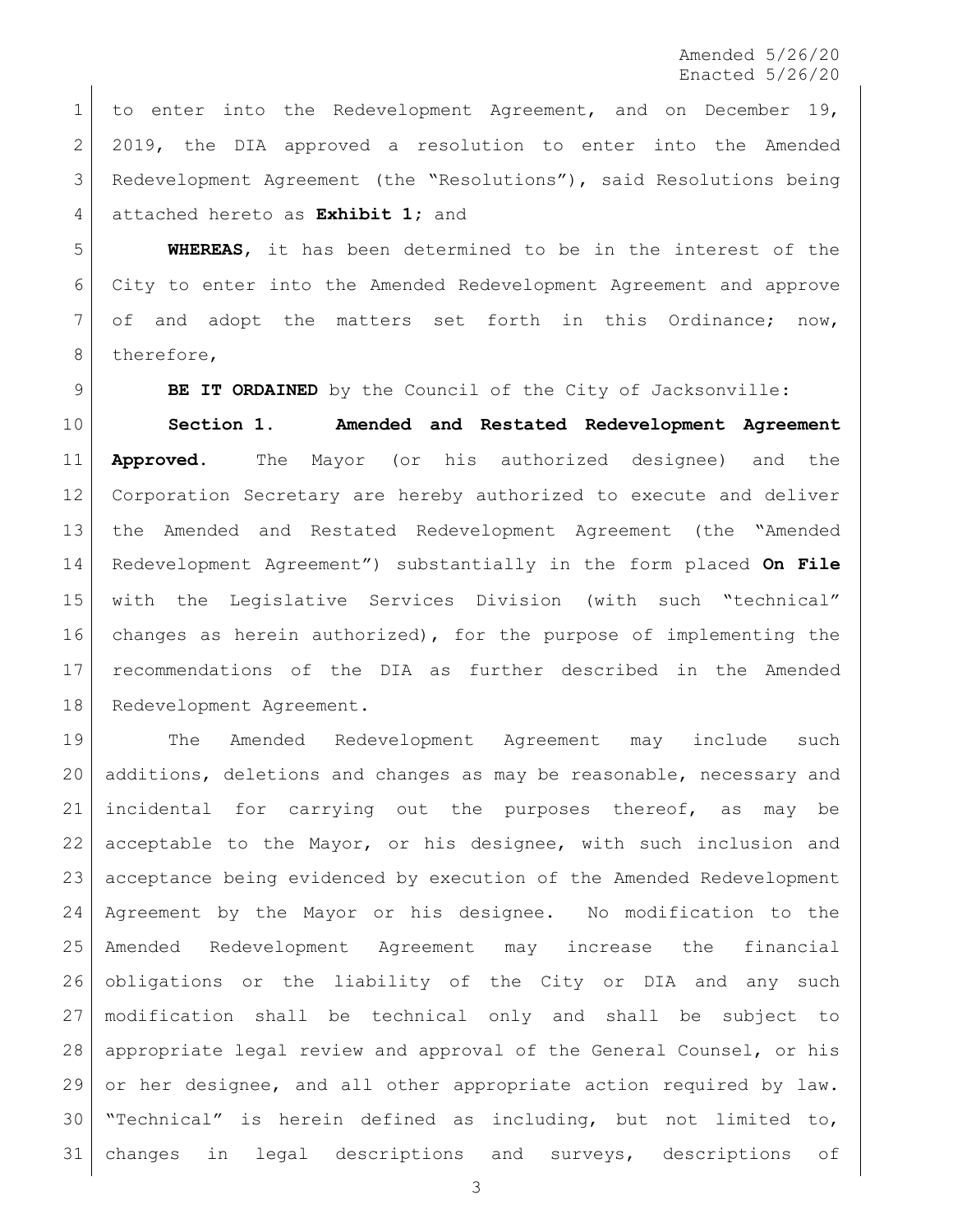infrastructure improvements and/or any road project, ingress and egress, easements and rights of way, performance schedules (provided that no performance schedule may be extended for more than six months without Council approval) design standards, access and site plan, which have no financial impact.

 **Section 2. Designation of Authorized Official and DIA as Contract Monitor.** The Mayor is designated as the authorized official of the City for the purpose of executing and delivering any contracts and documents and furnishing such information, data and documents for the Amended Redevelopment Agreement and related documents as may be required and otherwise to act as the authorized official of the City in connection with the Amended Redevelopment 13 Agreement, and is further authorized to designate one or more other officials of the City to exercise any of the foregoing authorizations and to furnish or cause to be furnished such information and take or cause to be taken such action as may be necessary to enable the City to implement the Amended Redevelopment Agreement according to its terms. The DIA is hereby required to administer and monitor the Amended Redevelopment Agreement and to handle the City's responsibilities thereunder, including the City's responsibilities under such Amended Redevelopment Agreement working 22 with and supported by all relevant City departments.

 **Section 3. Oversight Department.** The Department of Public Works and the Downtown Investment Authority shall oversee the 25 Project described herein.

 **Section 4. Further Authorizations.** The Mayor, or his designee, and the Corporation Secretary, are hereby authorized to execute the Amended Redevelopment Agreement and all other contracts and documents and otherwise take all necessary action in connection therewith and herewith. The Chief Executive Officer of the DIA, as contract administrator, is authorized to negotiate and execute all